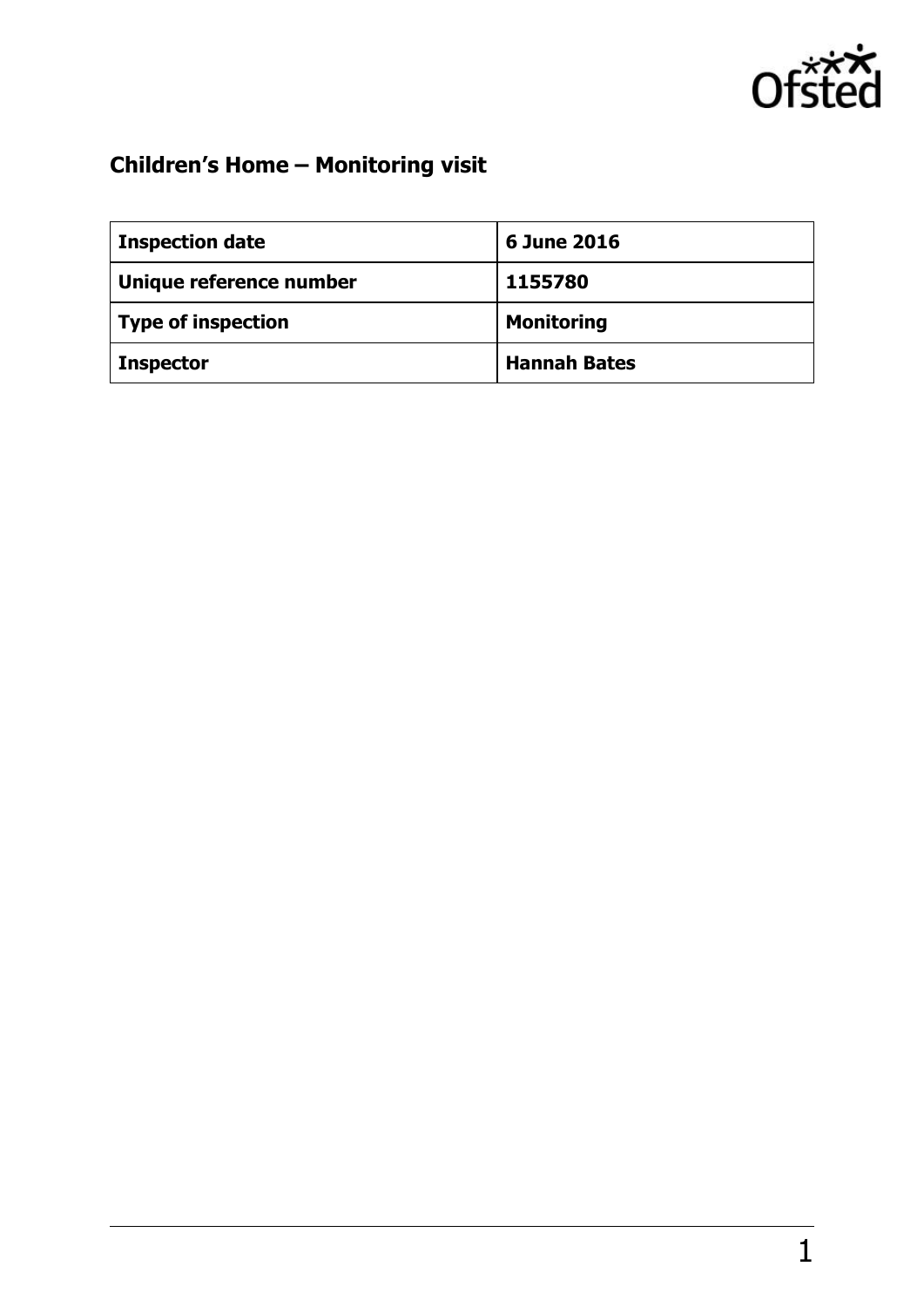

### **This monitoring visit**.

On 14 and 15 April 2016 Ofsted completed an unannounced full inspection of this home. Ofsted judged this home to be inadequate in all areas. At the time, there were concerns regarding a number of areas, including: individualised care provided to young people, individualised behaviour management plans, risk assessments and consequently the safety of young people, consistent staffing, trained staff, inconsistent management of the home, and management oversight of the home which resulted in the statement of purpose not being delivered.

Since the last inspection, the acting manager remains in post and is applying for the permanent position of manager. A deputy manager is now in post and both the deputy manager and acting manager have a clear plan of improvement for the home. There is one young person in placement. Some of the staff team are consistent and remain in place from the last inspection. This has brought consistency and stability to the team. The manager has recruited new staff members to the team, some of whom have significant experiences of working with looked after young people. As a result, there are now sufficient staff who are consistent and who the young person knows.

The acting manager has made positive progress in addressing the requirements and shortfalls identified at the last full inspection. There are individualised behaviour management plans in place which take into account the young person's specific needs. Staff are starting to engage the young person in activities which she will enjoy. For example, the young person recently incubated some chicks. The manager has reviewed and adapted the young person's education plans with the school, to try to encourage the young person's attendance in school.

There has been an improvement within the structures around safeguarding. For example, the manager has introduced new systems for recording and reviewing safeguarding incidents. However, this is in its infancy. Recording of incidents and notifications has improved and there is a clear audit system in place. Risk management plans are personalised and individualised. They are clear for staff to follow. There is training in the near future for staff around behaviour management, safeguarding and child sexual exploitation.

Management oversight is much improved. The acting manager has started to implement new ways of working and new systems within the home. This means that his oversight and monitoring is much more effective. He has ensured that staff have received supervisions. He has booked staff onto training to develop their skills and knowledge base, in order to be able to deliver the statement of purpose.

The manager has made good progress and some aspects of the leadership and management requirements around consistent and sufficient staffing have been met. The monitoring visit took place prior to the completion date for the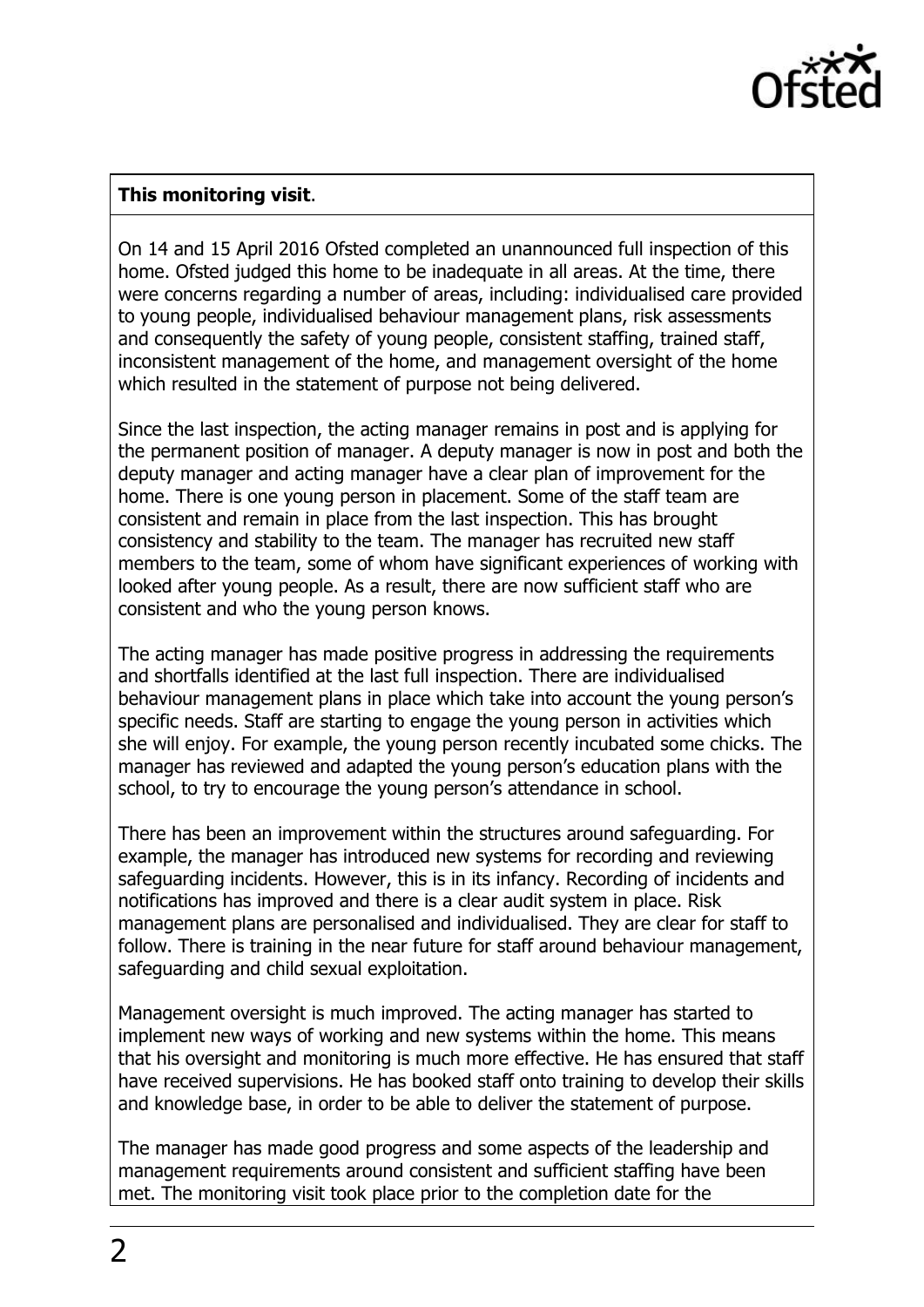

requirements to be met. Therefore, due to the short amount of time since the last inspection, some requirements remain unmet so the judgement of inadequate remains.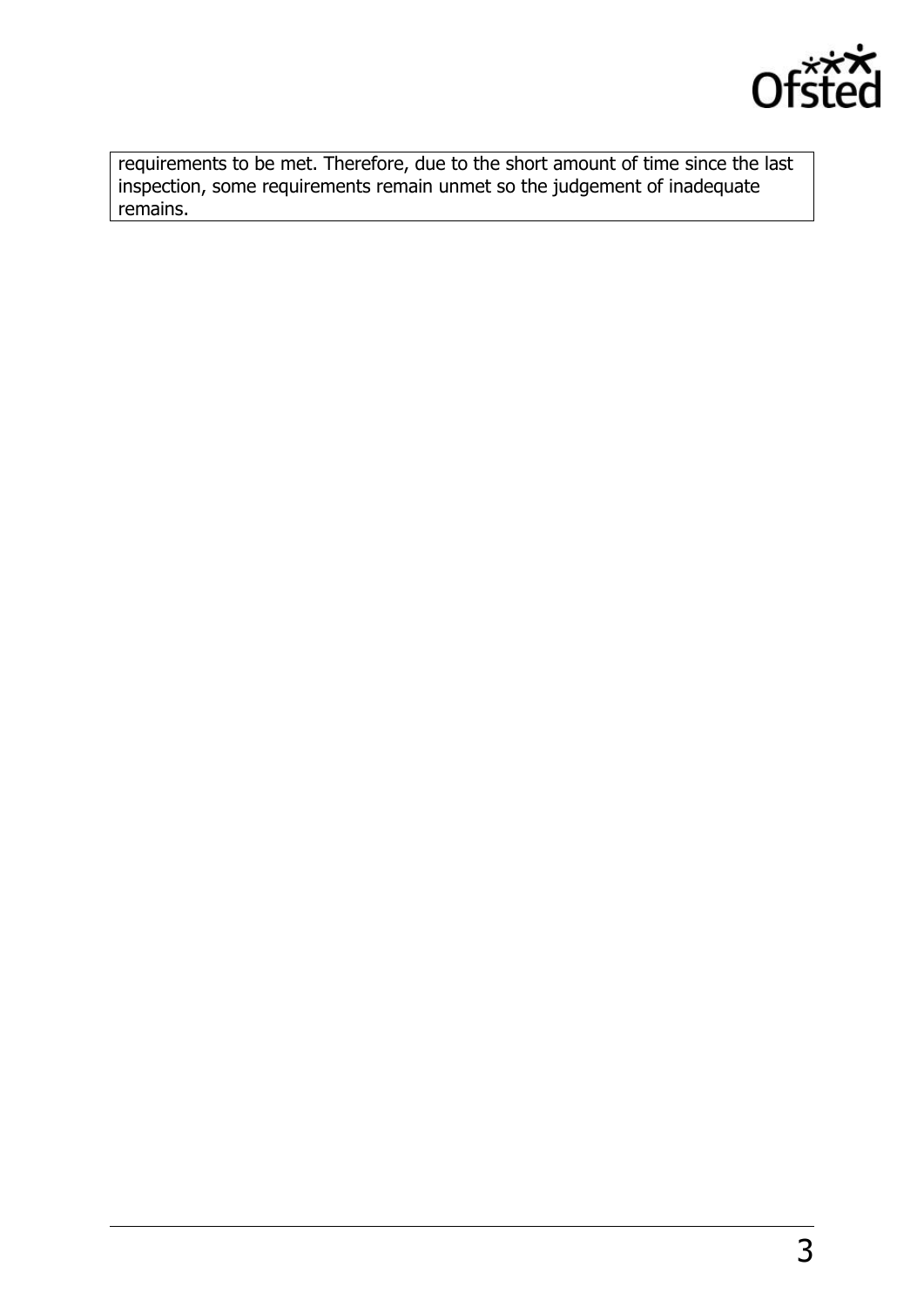

## **Information about this children's home**

This is a privately owned children's home registered to provide care and accommodation for up to four young people. It specialises in providing a 12-month therapeutic programme for young people at risk of, or involved in, child sexual exploitation.

## **What does the children's home need to do to improve?**

#### **Statutory requirements**

This section sets out the actions that must be taken so that the registered person(s) meets the Care Standards Act 2000, Children's Homes (England) Regulations 2015 and the 'Guide to the children's homes regulations including the quality standards'. The registered person(s) must comply within the given timescales.

| <b>Requirement</b>                                                                                                                                                                                                        | Due date     |
|---------------------------------------------------------------------------------------------------------------------------------------------------------------------------------------------------------------------------|--------------|
| 6. Quality and purpose of care standard.                                                                                                                                                                                  | 15 July 2016 |
| In order to meet the quality and purpose of care standard, the<br>registered person must ensure that:                                                                                                                     |              |
| 2 (b)(iv) staff provide personalised care that meets each child's<br>needs, as recorded in the child's relevant plans, taking account of<br>the child's background.                                                       |              |
| 12. The protection of children standard.                                                                                                                                                                                  | 15 July 2016 |
| In order to meet the protection of children standard, the<br>registered person must ensure that:                                                                                                                          |              |
| $(2)$ (a)(i) staff assess whether each child is at risk of harm, taking<br>into account information in the child's relevant plans, and, if<br>necessary, make arrangements to reduce the risk of any harm to<br>the child |              |
| (v) staff understand the roles and responsibilities in relation to<br>protecting children that are assigned to them by the registered<br>person                                                                           |              |
| (b) the home's day-to-day care is arranged and delivered so as<br>to keep each child safe and to protect each child effectively from<br>harm.                                                                             |              |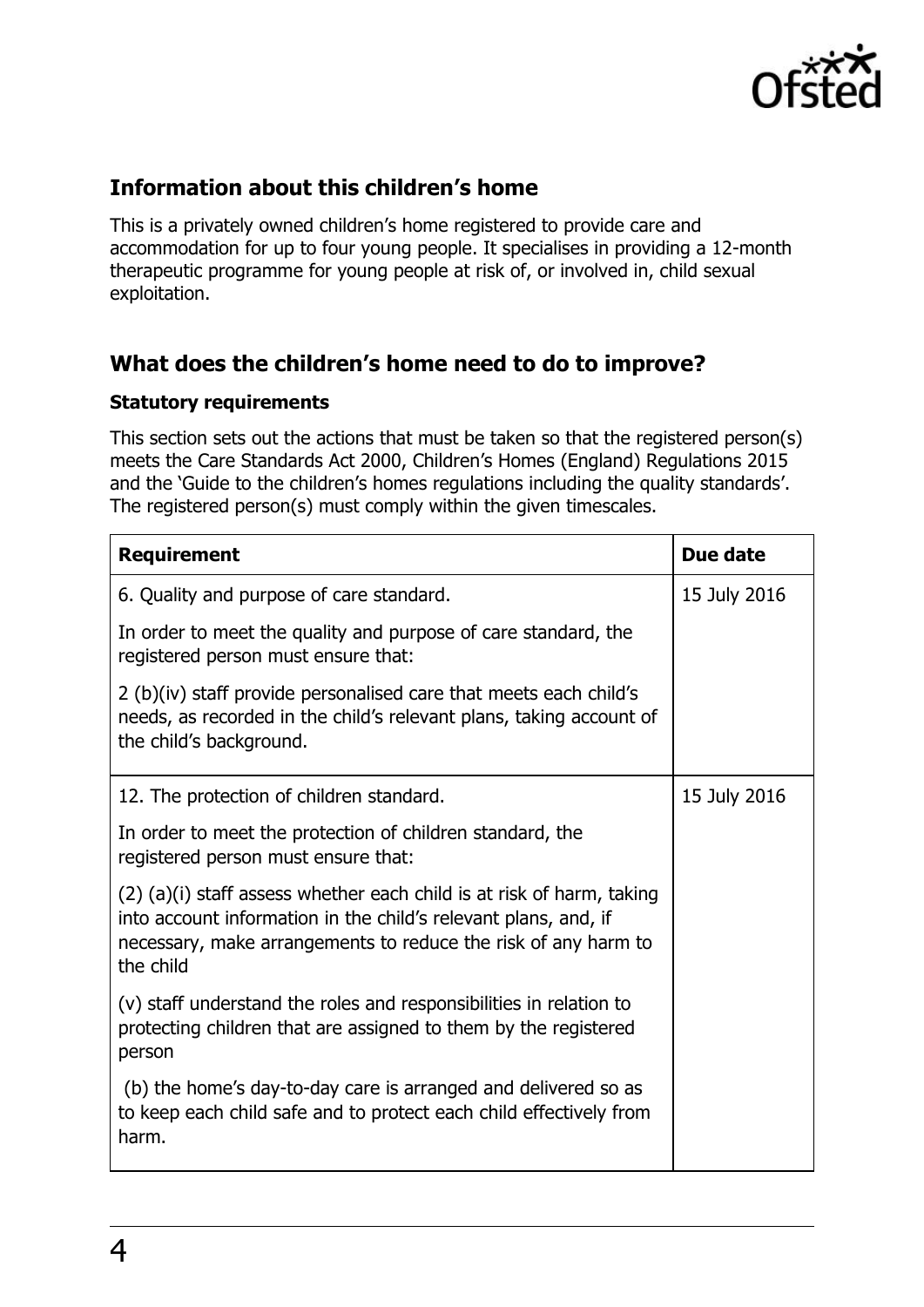

| 13. The leadership and management standard.                                                                                                                                                                                                                                                                              | 15 July 2016 |
|--------------------------------------------------------------------------------------------------------------------------------------------------------------------------------------------------------------------------------------------------------------------------------------------------------------------------|--------------|
| In order to meet the leadership and management standard, the<br>registered person must:                                                                                                                                                                                                                                  |              |
| 2 (a) lead and manage the home in a way that is consistent with<br>its approach and ethos, and delivers the outcomes set out in the<br>home's statement of purpose                                                                                                                                                       |              |
| (c) ensure that staff have the experience, qualifications and skills<br>to meet the needs of each child                                                                                                                                                                                                                  |              |
| (f) understand the impact that the quality of care provided in the<br>home is having on the progress and experiences of each child,<br>and use this understanding to inform the development of the<br>quality of care provided in the home                                                                               |              |
| (h) use monitoring and review systems to make continuous<br>improvements in the quality of care provided in the home.                                                                                                                                                                                                    |              |
| The registered person must ensure that within 24 hours of the<br>use of a measure of control, discipline or restraint in relation to a<br>child in the home, a record is made which includes details of any<br>methods used or steps taken to avoid the need to use the<br>measure (Regulation 35 $(3)(a)(v)$ ).         | 15 July 2016 |
| The registered person must ensure that within 48 hours of the<br>use of the measure, the registered person, or a person who is<br>authorised by the registered person to do so ('the authorised<br>person') has spoken to the user about the measure (Regulation<br>35 (b)(i)).                                          | 15 July 2016 |
| The registered person must ensure that within 48 hours of the<br>use of the measure, the registered person, or a person who is<br>authorised by the registered person to do so ("the authorised<br>person") has signed the record to confirm it is accurate<br>(regulation $35$ (b) (ii))                                | 15 July 2016 |
| The registered person must ensure that within 48 hours of the<br>use of the measure, the registered person, or a person who is<br>authorised by the registered person to do so ('the authorised<br>person') adds to the record confirmation that they have spoken to<br>the child about the measure (Regulation 35 (c)). | 15 July 2016 |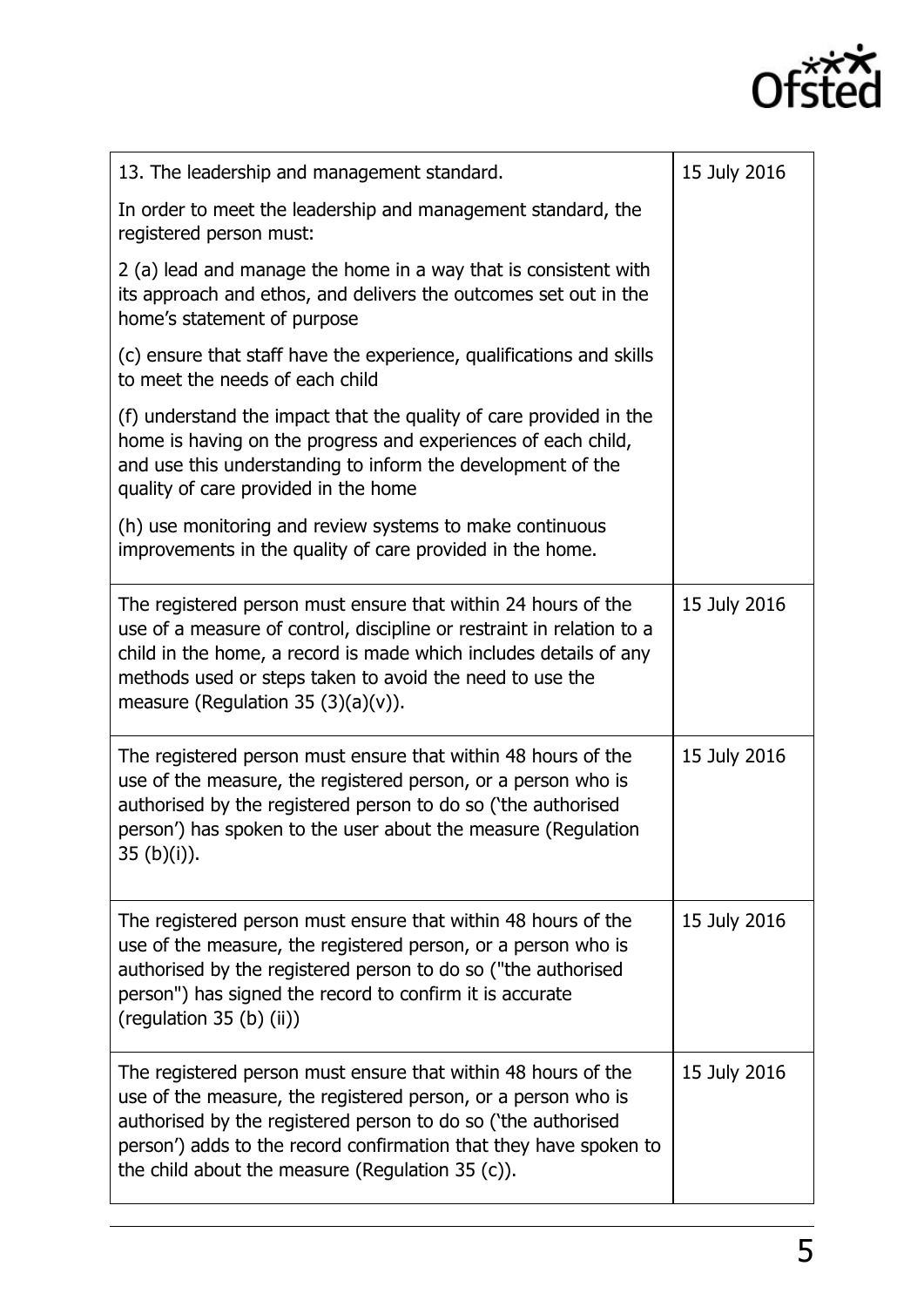

| The registered person must maintain records for each child, which   15 July 2016                                   |  |
|--------------------------------------------------------------------------------------------------------------------|--|
| include the information and documents listed in Schedule 3 in<br>relation to each child (Regulation 36 $(1)(a)$ ). |  |
|                                                                                                                    |  |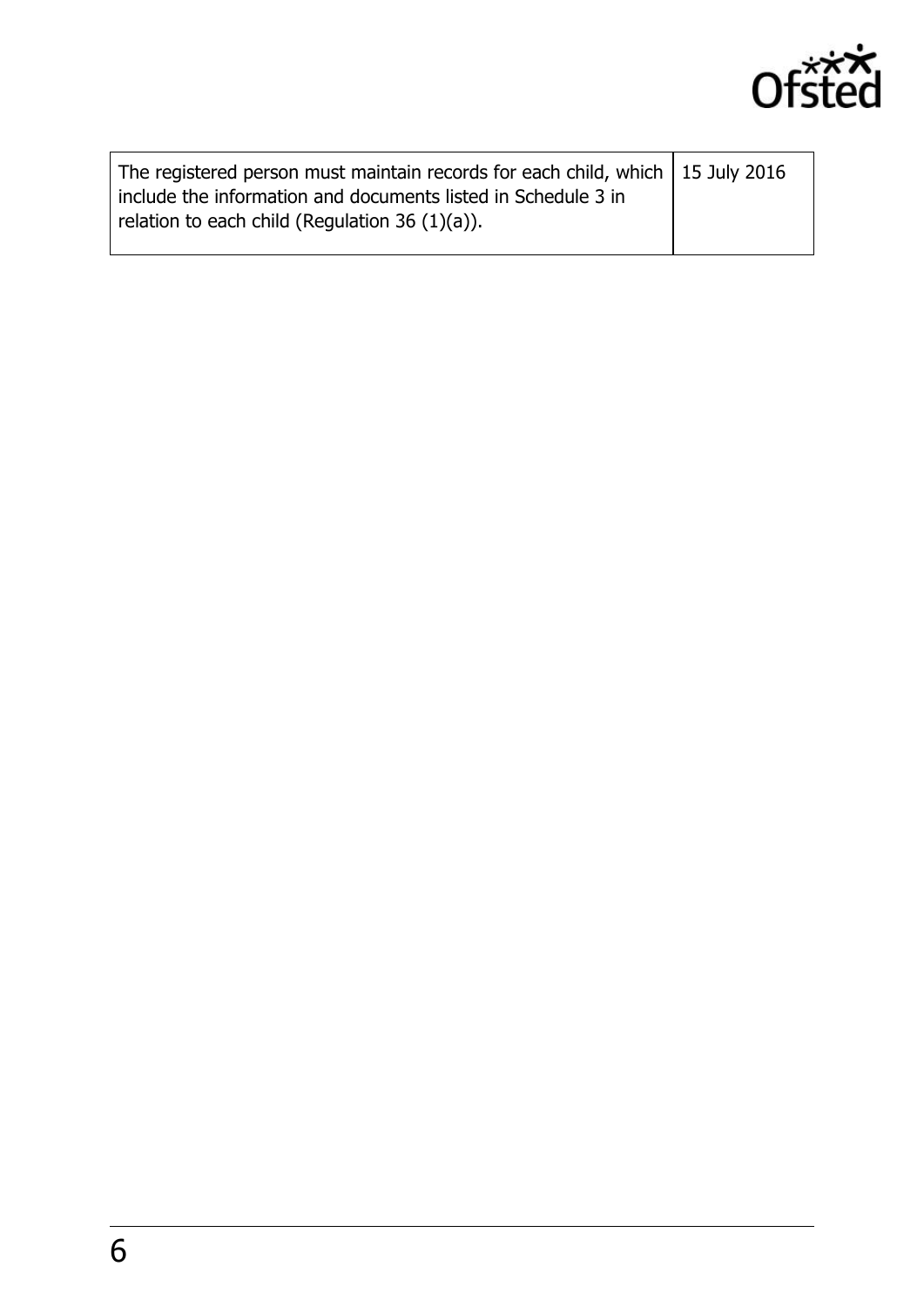

# **Information about this inspection**

The purpose of this visit was to monitor the action taken and the progress made by the children's home since its last Ofsted inspection.

This inspection was carried out under the Care Standards Act 2000.